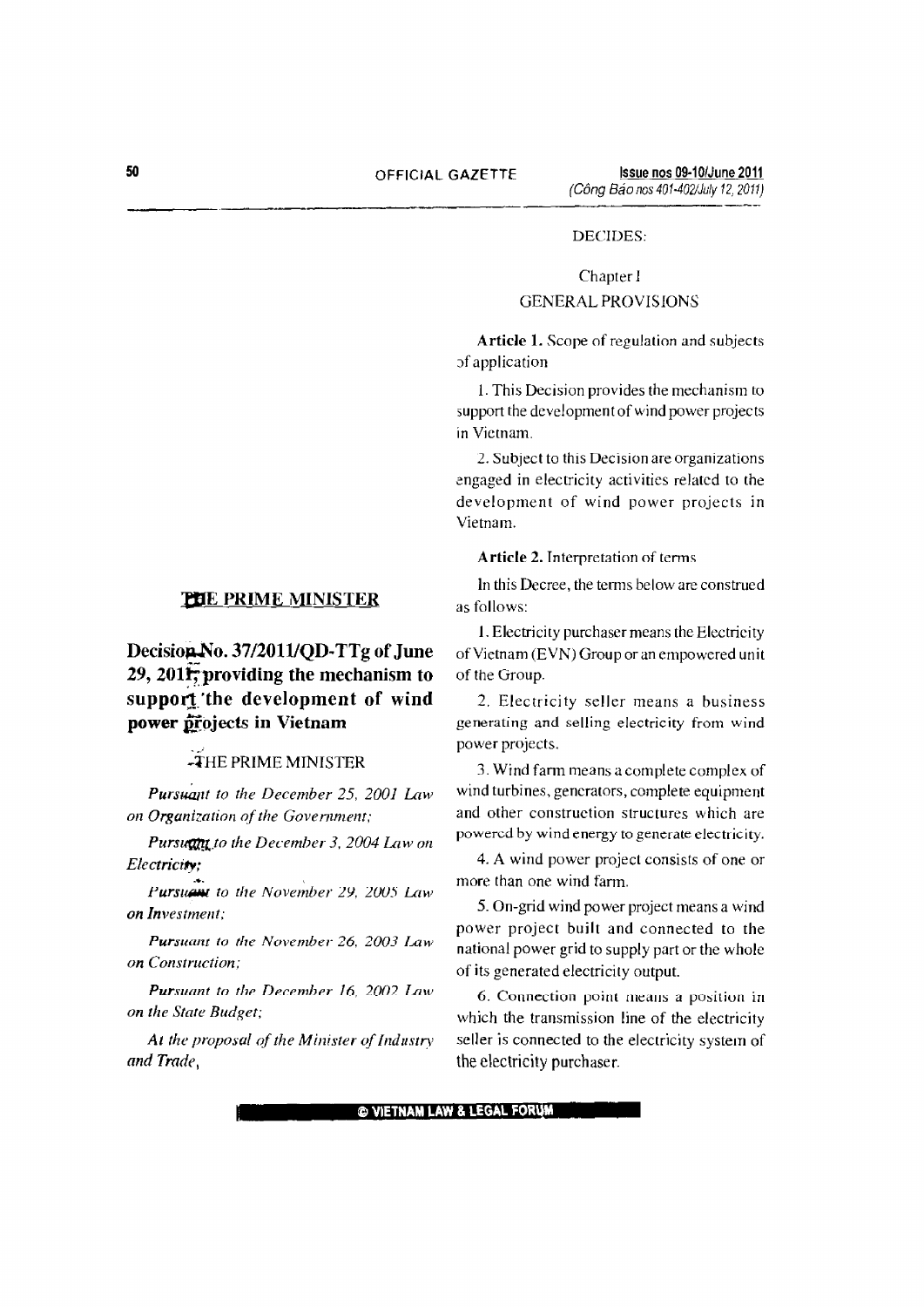7. Electricity delivery point means a place at which the output of electricity sold by the electricity seller is metered.

8. Off-grid wind power project means a wind power project built to supply the whole of its electricity output to consuming households in its location and not connected to the national power grid.

9. Wind power project investor means an institution investing in wind power projects under Vietnamese law.

10. Model electricity purchase and sale contract for wind power projects means a electricity purchase and sale contract promulgated by the Ministry of Industry and Trade for application in transactions on purchase and sale of electricity generated by ongrid wind power projects between electricity sellers and purchasers.

11. Main works of a wind farm inc! ude wind towers, turbines, generators and transformer stations.

# Chapter II WIND POWER PLANNING AND DEVELOPMENT

#### Article 3. Wind power development plans

1. Wind power development plans include national and provincial wind power development plans. Wind power development plans serve as a basis for wind power development investment and may be adjusted in line with wind potential researches and assessments in each period.

2. The national wind power development plan and local wind power development plans shall be elaborated only once for the 2011-2020 period with a vision toward 2030, and may be adjusted and supplemented when necessary. For subsequent planning periods, wind power development plans shall be intergrated into provincial and national electric power development plans.

Article 4. Elaboration, approval and public notification of wind power development plans

1.The Ministry of Industry and Trade shall elaborate and submit the national  $\overline{\text{w}}$  **wirely** power development plan to the Prime Minister for approval; publicly notify and guide, monitor and inspect the implementation of the approved wind power development plan.

2. People's Committees of provinces and centrally run cities (below collectively-referred to as provincial-level People's Committees) which have wind power development potential shall elaborate and submit provincial-level wind power development plans to the Minister of Industry and Trade for approval.

3. The public notification and adjusiment of plans comply with current regulations.

4. Principal contents of wind power development plans:

*aI* The national wind power development plan has the following principal contents:

- Wind potential of localities;

- List of wind power projects;

- Orientations for connection of wind power projects to the national power grid.

*bl* A provincial wind power development plan has the following principal contents:

- Wind power potential of the province;

- Areas and boundaries of areas in which wind power projects are to be developed;

**C VIETNAM LAW & LEGAL FOR**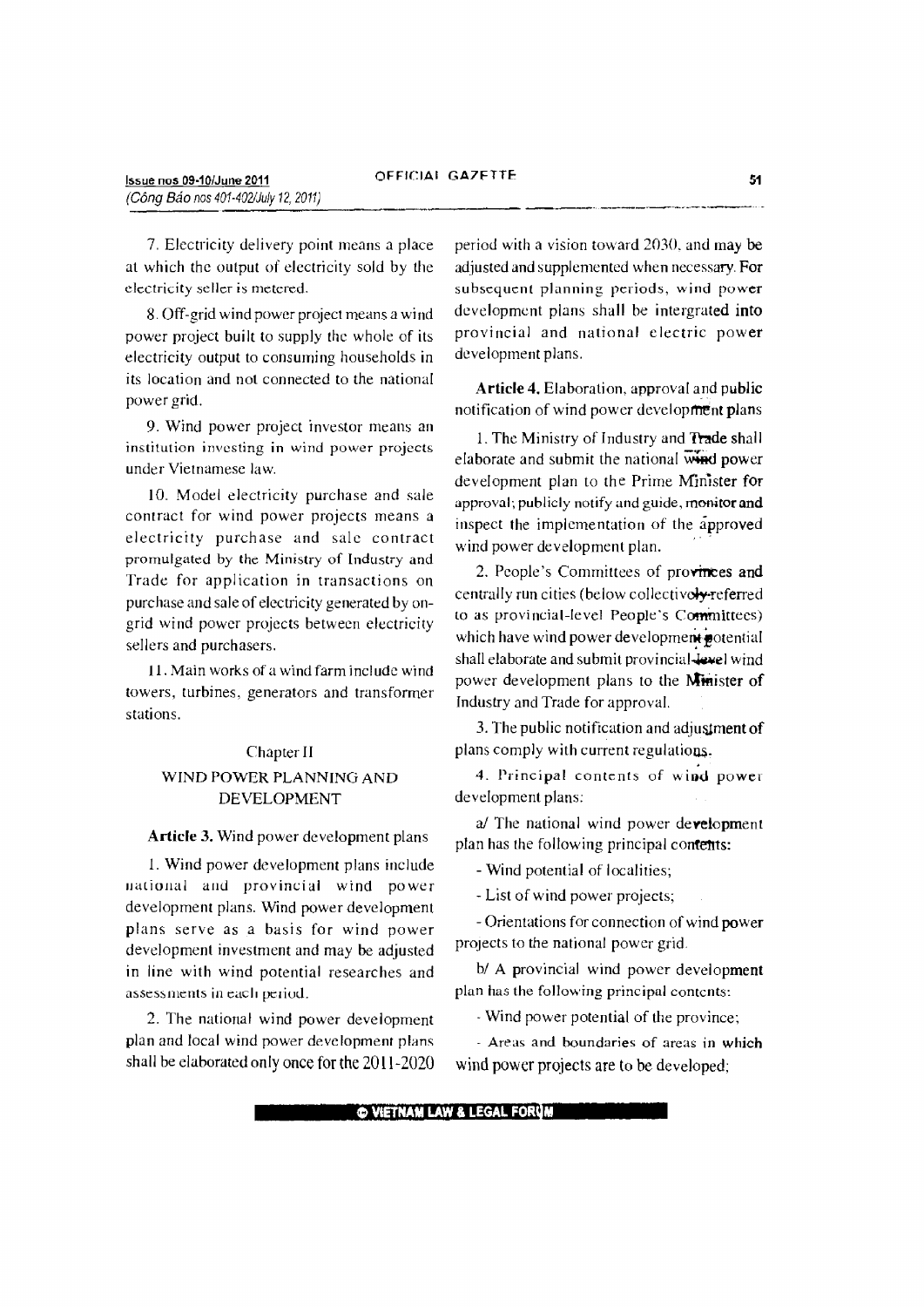- List of wind power projects;

- Capacity of each wind power project and plan on connection to the national power grid.

5. Pending approval of wind power plans, investment in wind power projects must be approved by the Prime Minister.

6. The Ministry of Industry and Trade shall specify equitents of wind power plans and the order of aad procedures for their elaboration, appraisal and approval.

Article 5. Funds for wind power development planning

1. The central budget shall be allocated for the elaboration. appraisal, public notification and adjustment of the national wind power development plan.

2. Provincial-level budgets shall be allocated for the elaboration, appraisal, public notification and adjustment of local wind power developrout plans.

3. The raising of other lawful funding sources<sup>1</sup>(or the elaboration of wind power development plans is encouraged.

Article 6. Investment in construction of wind power projects

1. Investment in the construction of wind power projects must be in line with approved wind power development plans and electric power development plans at all levels.

2. For wind power projects not yet included in the lists of the approved national wind power development plan and national electric power development plan, investors shall compile and send dossiers of request for plan supplementation to the Ministry of Industry and Trade for appraisal and submission to the Prime Minister for consideration and decision.

3. Investment in the construction of wind power projects shall be made under the law on management of investment in work construction.

Article 7. Connection of wind power projects to power systems and regulation of operation of wind power plants

1. The connection of wind power projects to the national power grid must be in line with approved electric power development plans. Connection points shall be agreed upon by the electricity seller and electricity purchaser on the principle that the electricity seller is responsible for investing in the electricity transmission line to the nearest existing point of connection to the national power grid indicated in the provincial-level electric power developmeru plan. In case the point of connection to the national power grid is under an unimplemented investment project on a new power grid, the electricity seller shall reach agreement with the electricity purchaser on synchronizing the progress of investment in wind power projects and in investment projects on power grid development. In case no agreement on connection point can be reached, the electricity seller shall submit it to the Ministry of Industry and Trade for consideration and decision.

2. Investors of wind power projects shall invest, operate and maintain transmission lines and transformer stations for voltage increase (if any) from power plants of electricity sellers to connection points indicated in connection agreements with electricity purchasers.

3. Depending on connection voltages, electricity distribution units or electricity transmission units shall invest in electricity transmission lines from points of connection to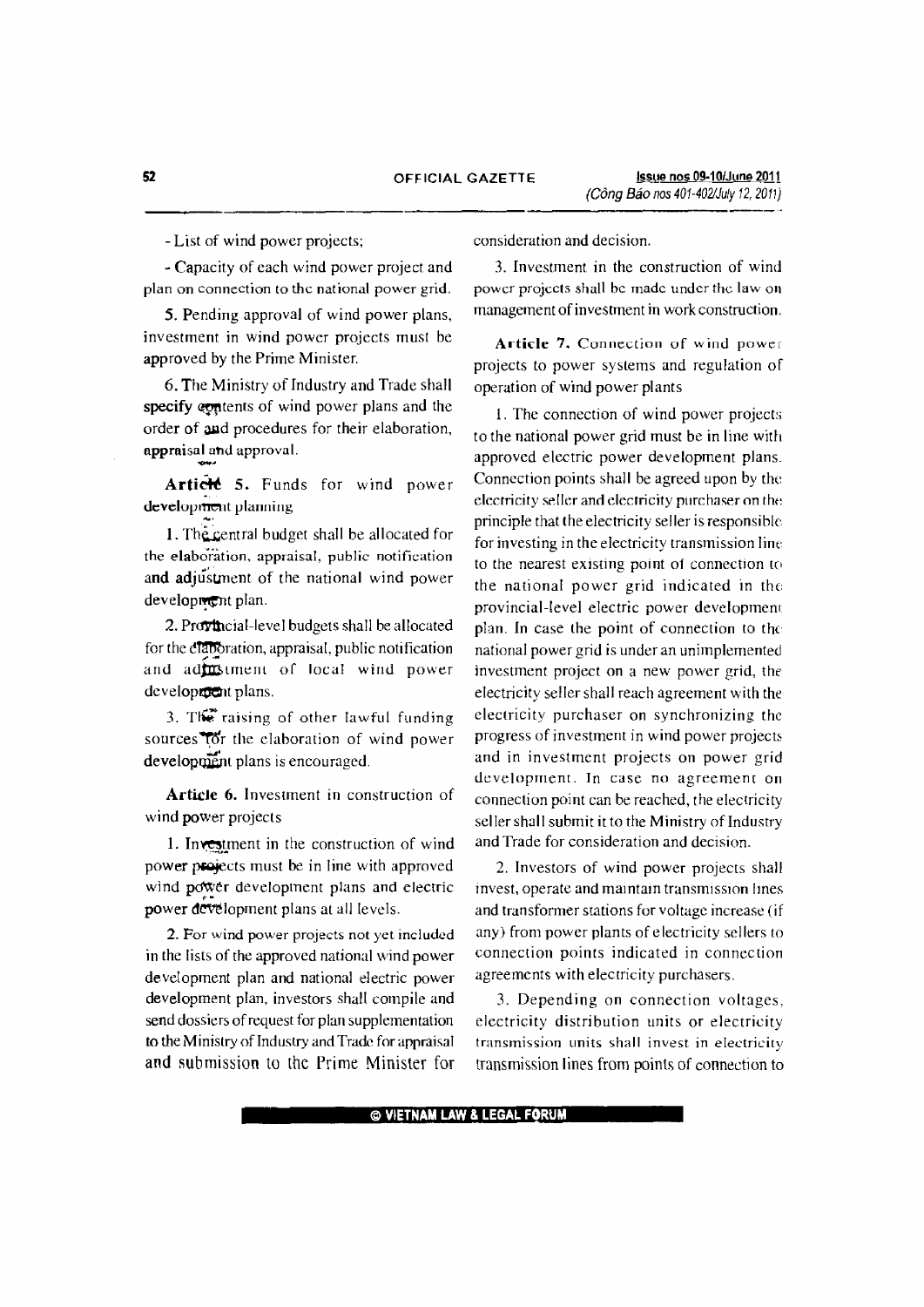the national power grid under approved electric power development plans and sign agreements on connection with investors of wind power projects.

4. After completing investment in and putting into takeover test and commercial operation wind power plants, units regulating power systems and operating the power market shall operate wind power plants at full capacity to generate electricity in suitability with the wind regime in the plants' location.

Article 8. Commencement of construction of wind farms

Investors may commence the construction of wind farms only after obtaining investment certificates and having electricity purchase and sale contracts signed with electricity purchasers, connection agreements with power distribution or transmission units and reports on Wind-measuring data during a period of at least 12 months.

Article 9. Tennination of implementation of projects

Past 12 months after obtaining investment certificates, if investors fail to commence the construction of main works of their wind power projects, provincial-level People's Committees shall consider revoking these investment certificates and report such to a competent state agency for assignment of projects to other investors. unless these investors have plausible reasons and obtain competent authorities' consent to suspension or rescheduling of project implementation.

Article 10. Reporting regime

I. Within 5 working days after obtaining an investment certificate. an investor shall send copies of the notarized investment certificate to the Ministry of Industry and Trade for monitoring and management.

2. During the construction of a wind power project, before the 15<sup>th</sup> day of the first month of a quarter, the investor shall report on the project implementation in the last quarter and the implementation plan for the quarter. Before January 15 each year, the investor shall report on the project implementation in the fast year and the implementation plan for the-year to the Ministry of Industry and Trade for implementation management and supervision.

## Chapter III

# MECHANISM TO SUPPORT DEVELOPMENT OF WIND POWER PROJECTS

Article 11. Responsibility to purchase electricity from wind power projects

I. Electricity purchasers shall purchase the whole electricity output generated by on-grid wind power plants in localities under their management.

2. Electricity purchase and sale shall be effected under electricity purchase and sale contracts made according to the model contract applicable to on-grid wind power projects promulgated by the Ministry of Industry and Trade. The model electricity purchase and sale contract contains the following principal details:

 $a$  The contract term of twenty (20) years from the dale of commercial operation commencement. The electricity seller may extend the contract term or sign a new contract with the electricity purchaser under current regulations.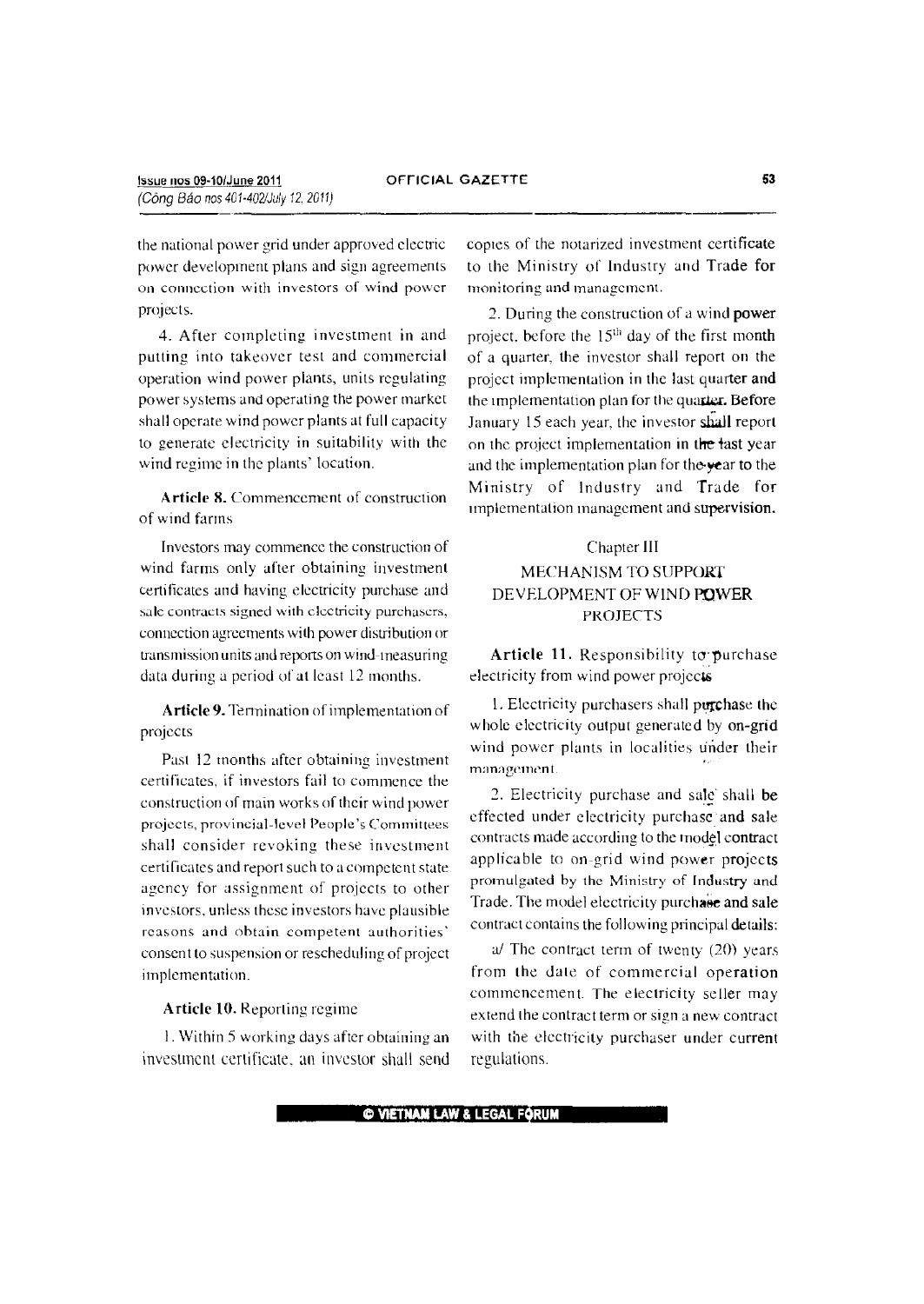b/ The base electricity purchase price and the principle for adjustment of power sale prices during the contract term.

e/ The agreement on connection, metering and operation of the wind power plant.

d/The agreement on electricity billing and payment.

Article<sup>12</sup>. Incentives related to investment capital, taxes and charges

1. Ratsing of investment capital:

a/ Investors may raise capital in lawful forms from domestic or foreign organizations and individuals for investment in wind power projects.

b/Wind-power projects may enjoy incentives under current regulations on the State's investment credit.

2. Import duty: Wind power projects are exempt from import duty for goods imported for  $c$ reation $\overline{ax}$  their fixed assets, domestically unavailabe materials. supplies and semi-finished products imported for their production under the Law on Export Duty and Import Duty and current regulations on export duty and import duty.

3. Enterprise income tax: Enterprise income tax rates, exemption or reduction for wind power projects are the same as those for projects in sectors eligible for special investment  $incentiv\overline{e_{s}}$  specified in the Law on Investment, the Law on Enterprise Income Tax and documents guiding these laws.

Article 13. Land incentives

1. Wind power projects, transmission lines and transformer stations for connection to the national power grid are eligible for land use levy and land rent exemption or reduction under current regulations applicable to projects in sectors eligible for special investment incentives,

2. Based on approved land use plans, provincial-level People's Committees sha.I allocate land to investors for implementing wind power projects. The payment of compensations and provision of supports for ground clearance comply with the current land law.

Article 14. Electricity price subsidy for ongrid wind power projects

I. Electricity purchasers shall purchase th whole electricity output of wind power projects at the price ofVND 1,614/kWh (approximately 7.8 US cents/kWh, exclusive of value-added tax) at electricity delivery points. The electricity purchase price shall be adjusted according to the VND/USD exchange rate.

2. Through the Vietnam Environmental Protection Fund. the State provides an electricity price subsidy ofVND 207/kWh (approximately 1US ccntlkWh) for electricity purchasers for the whole electricity output of wind power plants.

3. The Ministry of Industry and Trade shall monitor and propose adjustments to the electricity purchase price at delivery points and the electricity price subsidy to the Prime Minister for consideration and decision on the principle of gradually reducing and eventually abolishing the price subsidy and applying the market electricity salc price.

4. Wind power projects eligible for the price subsidy provided herein are ineligible for the mechanism of price subsidy for their electricity output under other current regulations.

5. Wind power projects are subject to the clean development mechanism under current regulations.